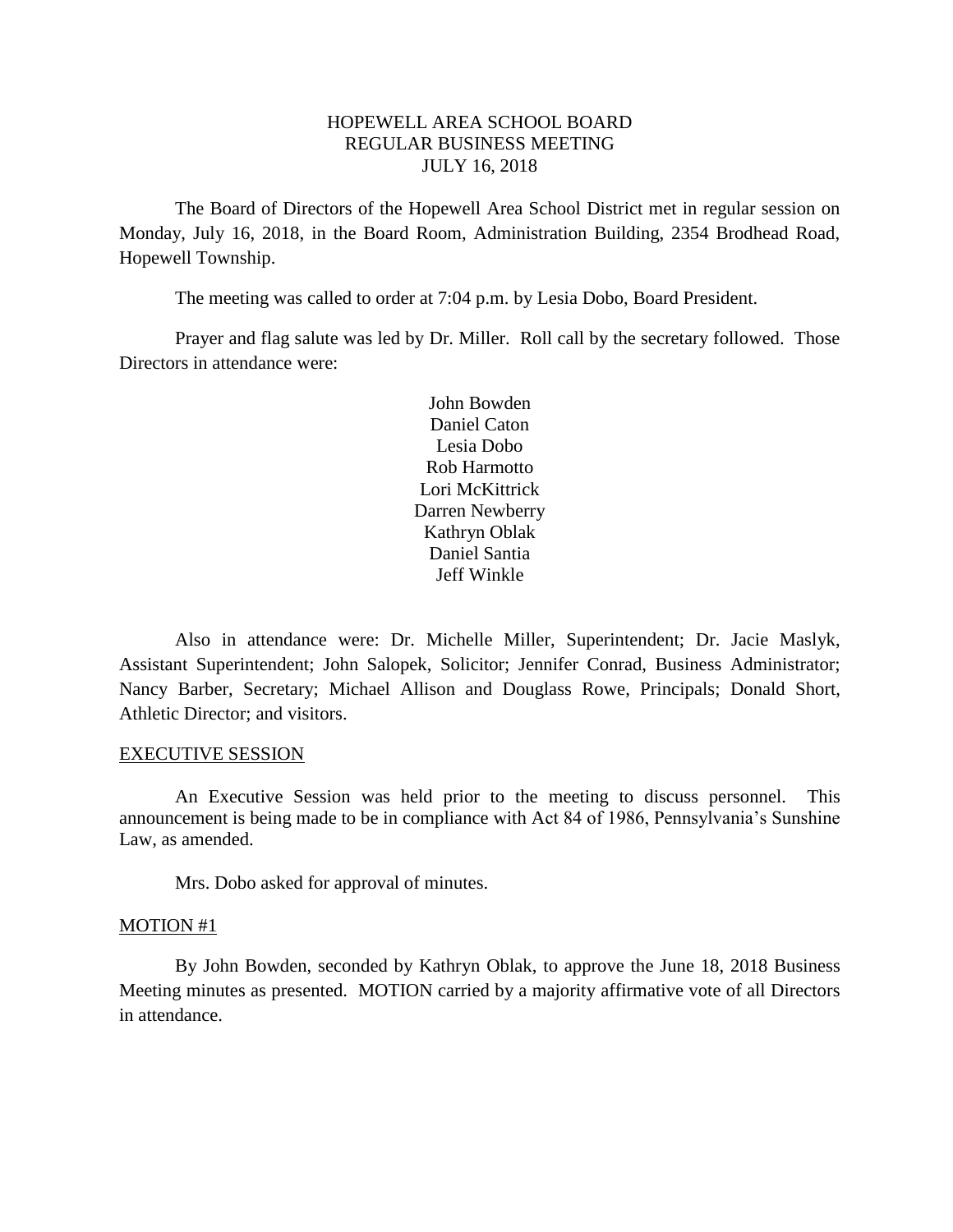# APPROVAL OF GROUPED ITEMS

## MOTION #2

By Rob Harmotto, seconded by Daniel Santia, to approve items (1) through (3) as presented in accordance with School Board's agreement for grouping items in a single motion. MOTION carried unanimously by an affirmative vote of all Directors in attendance.

## Tax Collectors' Report

1. Recommendation to accept report for taxes collected for the month of June 2018, as presented, and make said report a part of these minutes.

## Treasurer's Report

2. Recommendation to accept report of the Treasurer for the month of June 2018, as presented, and make said report a part of these minutes.

#### Financial Statements

3. Recommendation to accept Financial Statements for the month of June 2018, as presented, and make said statements a part of these minutes.

## VISITOR'S COMMENTS

No visitors wished to address the Board.

At this time, the agenda was reviewed in its entirety by Dr. Miller and Mrs. Conrad.

At this time Mrs. Dobo asked that Committee discussion and recommendations begin.

## **Education/Curriculum/Instruction by Jeffrey Winkle**

#### MOTION #3

By Jeff Winkle seconded by John Bowden, to approve the contract with Cumberland Therapy Services, LLC to provide School Psychologist services for the 2018-2019 school year at a cost of \$72.50 per hour. MOTION carried unanimously by an affirmative vote of all Directors in attendance.

#### MOTION #4

By Jeff Winkle, seconded by Lori McKittrick, to approve the contract with Care Unlimited, Inc. to provide nursing services on an as needed basis for the 2018-2019 school year. MOTION carried unanimously by an affirmative vote of all Directors in attendance.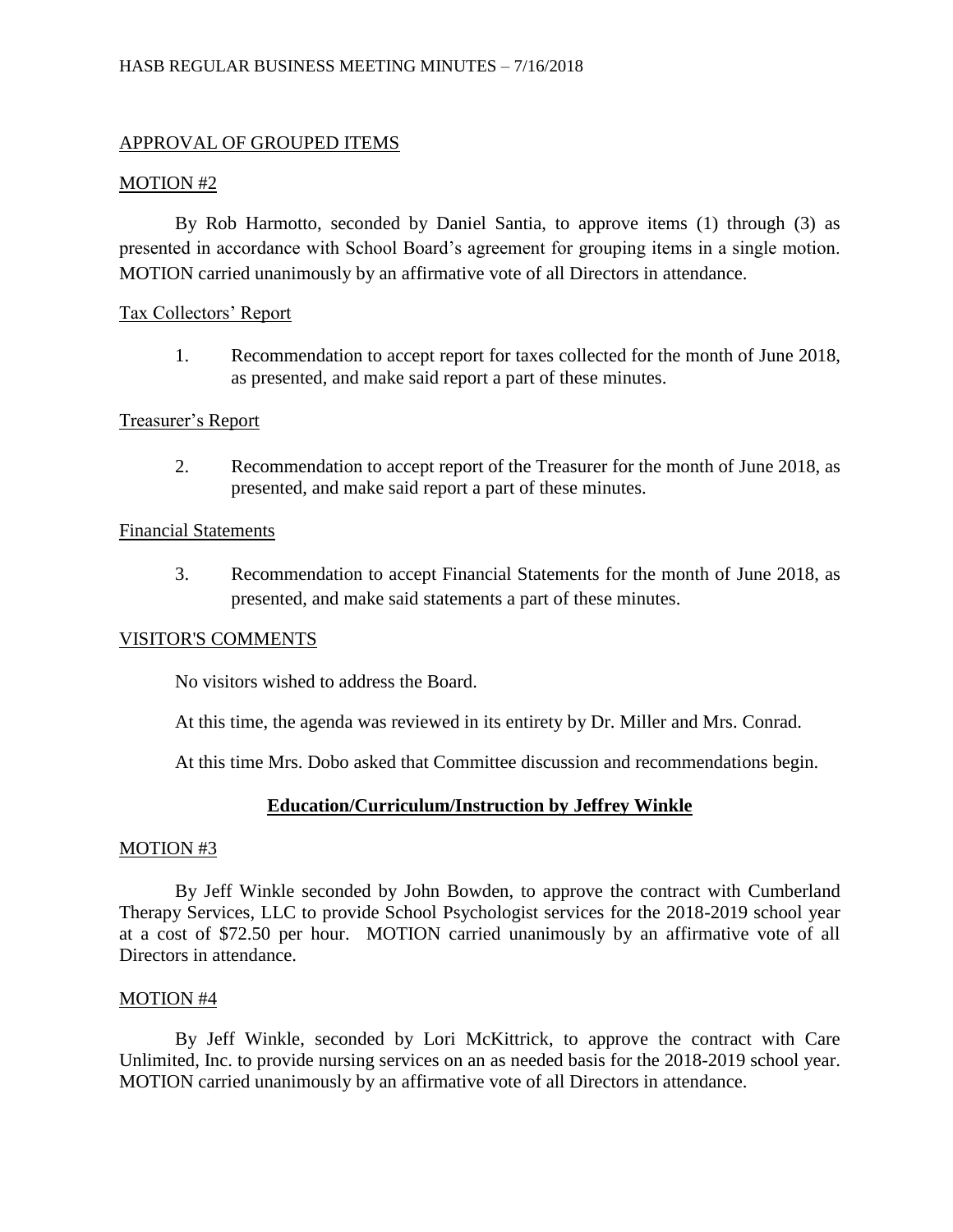#### MOTION #5

By Jeff Winkle seconded by Kathryn Oblak, to approve the Service Agreement with the Watson Institute to provide training and consultation for the 2018-2019 school year. MOTION carried unanimously by an affirmative vote of all Directors in attendance.

#### MOTION #6

By Jeff Winkle, seconded by Daniel Santia, to approve free school privileges for Daviana Anzur to attend Hopewell Elementary School for the 2018-2019 school year. MOTION carried unanimously by an affirmative vote of all Directors in attendance.

#### **Athletics by Daniel Caton, Chair**

#### MOTION #7

By Daniel Caton, seconded by Daniel Santia, to approve the employment of Tony Ciucci as football statistician for the 2018 season. MOTION carried unanimously by an affirmative vote of all Directors in attendance.

#### **Buildings and Grounds by Daniel Santia, Chair**

#### MOTION #8

By Daniel Santia, seconded by Kathryn Oblak, to approve the request from the Hopewell Area Aqua Club to use the pool for practices and meets for the 2018-2019 season. MOTION carried unanimously by an affirmative vote of all Directors in attendance.

#### MOTION #9

By Daniel Santia, seconded by John Bowden, to approve the request of the Hopewell Area Aqua Club to use the lower lobby at the Junior High School on September 5 and 6, 2018 for club sign-ups and the Junior High School Cafeteria on September 10, 2018 from 6:00 p.m. until 8:00 p.m. for a parent meeting. MOTION carried unanimously by an affirmative vote of all Directors in attendance.

#### MOTION #10

By Daniel Santia, seconded by Kathryn Oblak, to approve the request from David Tadich for use of the Junior High Baseball Field on July 28, 2018 (rain date August 4, 2018) from 8:30 a.m. until 8:00 p.m. for their annual Serbian Softball Tournament. MOTION carried unanimously by an affirmative vote of all Directors in attendance.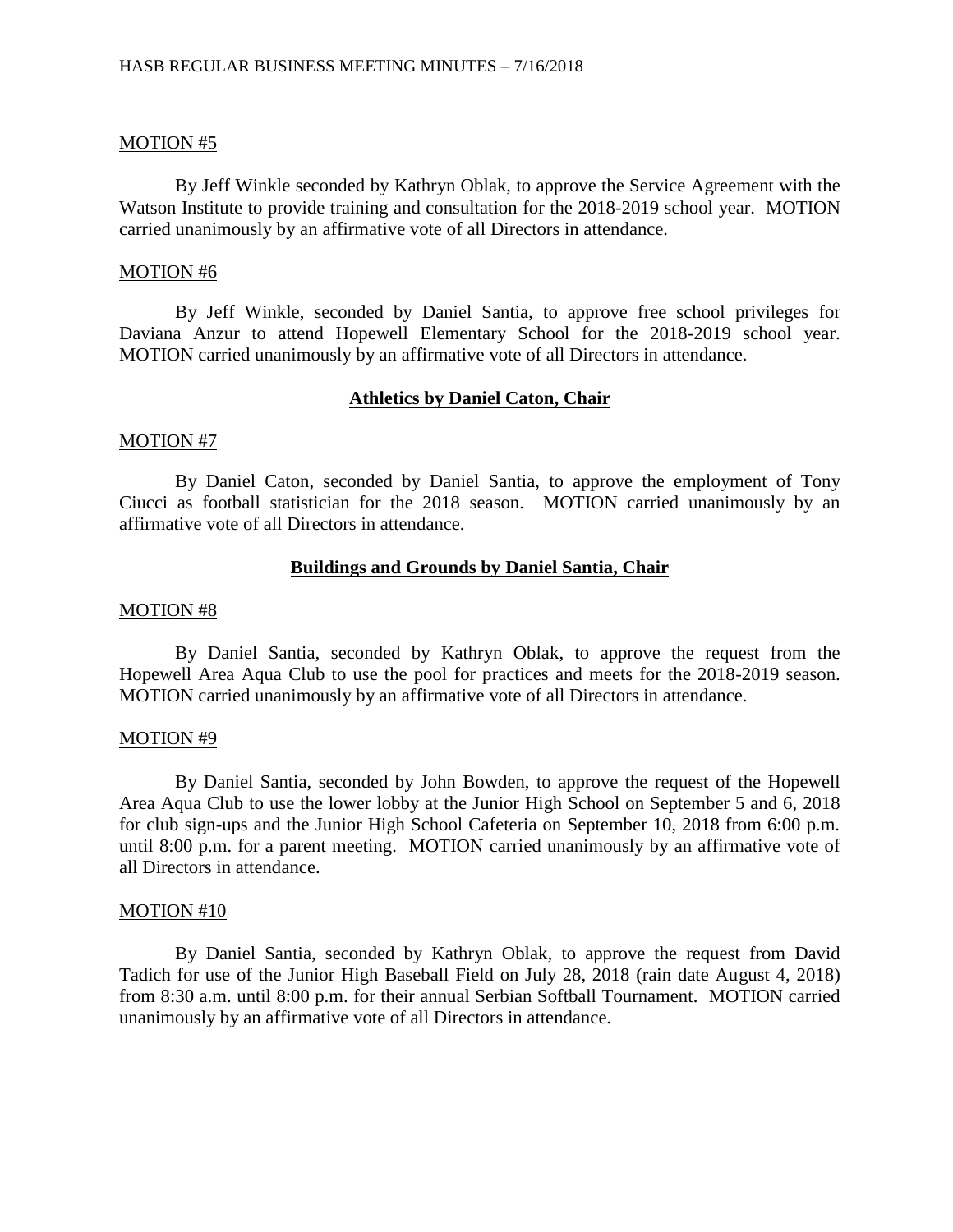# MOTION #11

By Daniel Santia, seconded by John Bowden, to approve the request of the Hopewell Soccer Club to use the Senior High School soccer field on Monday, Wednesday and Friday evenings from August 15, 2018 through November 1, 2018 from 6:00 p.m. until 8:00 p.m. for practice. MOTION carried unanimously by an affirmative vote of all Directors in attendance.

# **Finance and Budget by Lori McKittrick, Chair**

## APPROVAL OF GROUPED ITEMS

## MOTION #12

By Lori McKittrick, seconded by Jeff Winkle, to approve items (1) through (3) and to ratify items (4) and (5) as presented in accordance with School Board's agreement for grouping items in a single motion. MOTION carried unanimously by an affirmative roll call vote of all Directors in attendance.

- 1. General Fund List of Bills in the amount of \$324,544.83
- 2. Cafeteria Fund List of Bills in the amount of \$320.00
- 3. Capital Reserve List of Bills in the amount of \$31,250.00
- 4. General Fund Payments in the amount of \$3,924,655.26
- 5. Cafeteria Fund payments in the amount of \$1,516.00

## MOTION #13

By Lori McKittrick, seconded by Daniel Santia, to approve the agreement with EDGEclick, doing business as, Thought Process Enterprises, to manage advertisers on the District's website. MOTION carried unanimously by an affirmative vote of all Directors in attendance.

## MOTION #14

By Lori McKittrick, seconded by Kathryn Oblak, to approve the Athletic Accident and Catastrophic Accident Insurance Policy premiums of \$19,100 and \$750, respectively, for August 16, 2018 through August 16, 2019. This policy also includes the Voluntary Student Accident plan which is available to students for a premium of \$28.00 per student for school time and \$124.00 per student for 24 hour coverage. These policies are through AG Administrators. MOTION carried unanimously by an affirmative vote of all Directors in attendance.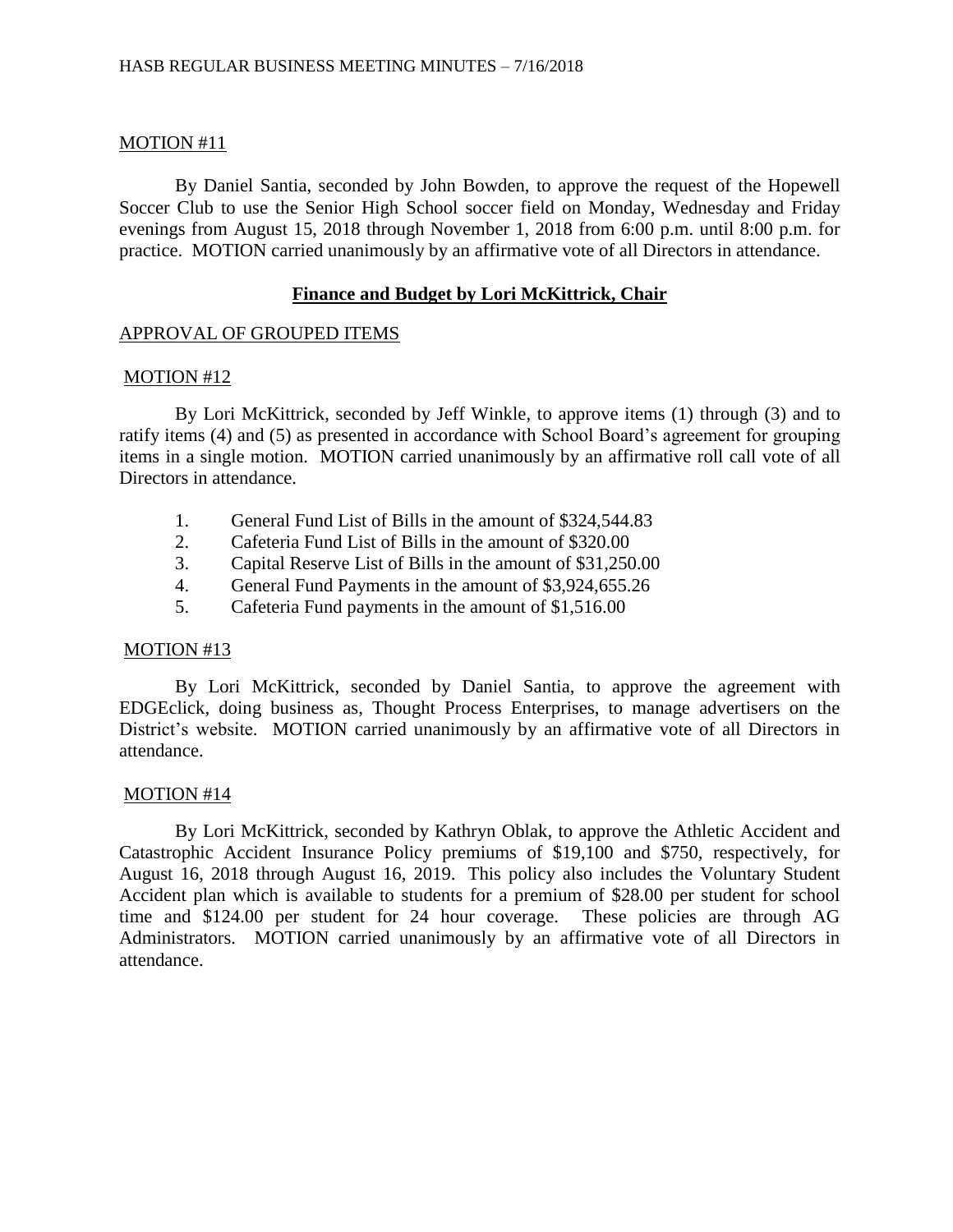# **Personnel by Rob Harmotto, Chair**

## MOTION #15

By Rob Harmotto, seconded by Daniel Santia, to approve the fall sports coaches and salaries. MOTION carried unanimously by an affirmative vote of all Directors in attendance.

## MOTION #16

By Rob Harmotto, seconded by John Bowden, to accept the resignation for retirement of Catharina Radford, kindergarten teacher, effective July 17, 2018. MOTION carried unanimously by an affirmative vote of all Directors in attendance.

# MOTION #17

By Rob Harmotto, seconded by John Bowden, to accept the resignation of Mary Critchlow as 1st Assistant Cheerleading Coach, effective June 6, 2018. MOTION carried unanimously by an affirmative vote of all Directors in attendance.

# MOTION #18

By Rob Harmotto, seconded by Kathryn Oblak, to accept the resignation for retirement of Linda Kubia, 8-hr custodian, effective August 31, 2018. MOTION carried unanimously by an affirmative vote of all Directors in attendance.

## MOTION #19

By Rob Harmotto, seconded by John Bowden, to accept the resignation of Michele Fuchs, full-time library paraprofessional, effective immediately. MOTION carried unanimously by an affirmative roll call vote of all Directors in attendance.

# APPROVAL OF GROUPED ITEMS

## MOTION #20

By Rob Harmotto, seconded by Kathryn Oblak, to approve items 1 through 5 as presented in accordance with School Board's agreement for grouping items in a single motion. MOTION carried unanimously by an affirmative vote of all Directors in attendance.

- 1. Employment of Kelly Points as a substitute transportation aide and driver, effective July 17, 2018.
- 2. Employment of Carl Platko as a substitute transportation aide and driver, effective July 17, 2018.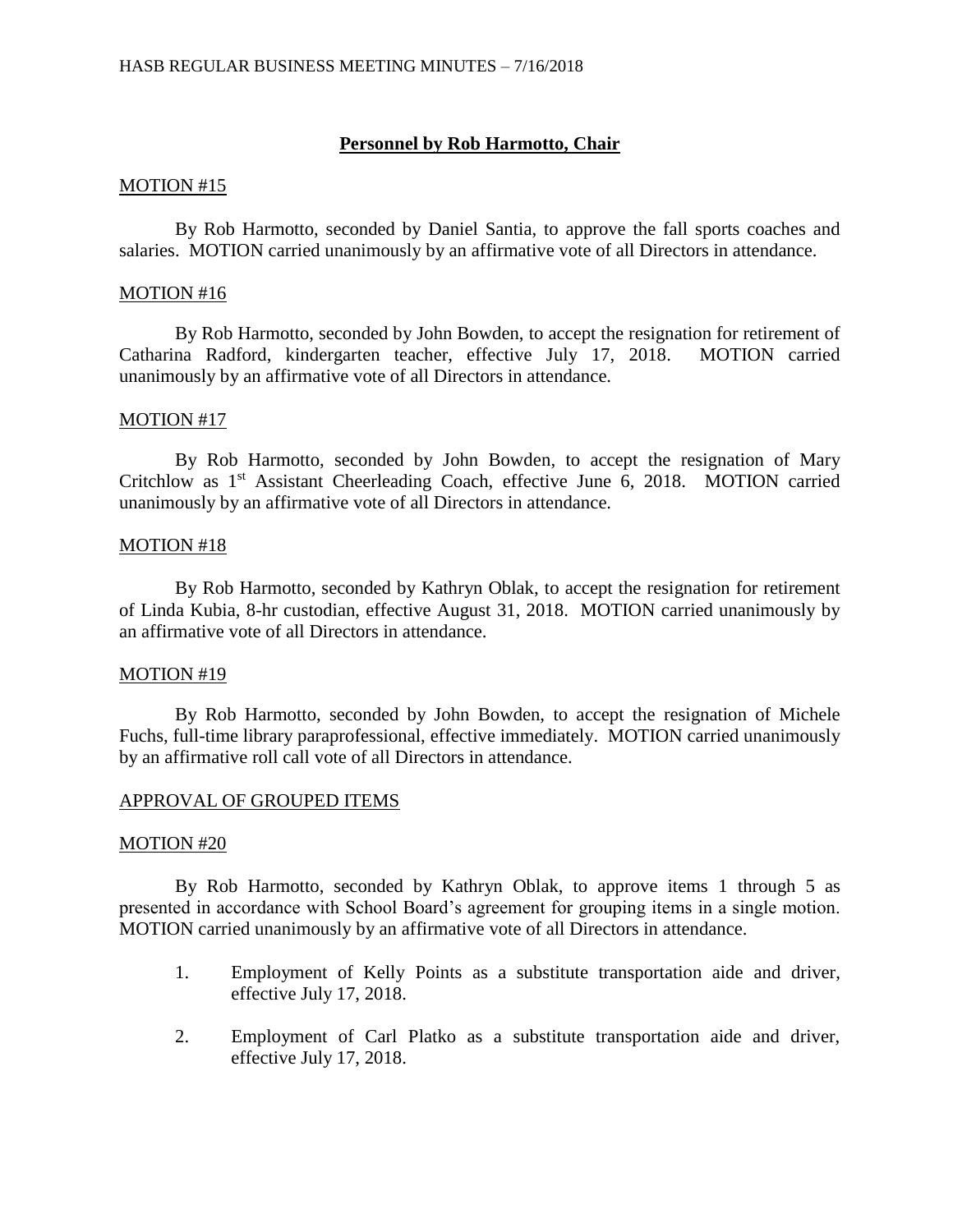- 3. Employment of David McCowin as a substitute transportation aide and driver, effective July 17, 2018.
- 4. Employment of Guy Celeste as a substitute bus driver, effective July 17, 2018.
- 5. Employment of Al Thomas as a substitute transportation aide, effective July 17, 2018.

# MOTION #21

By Rob Harmotto, seconded by John Bowden, to accept the resignation of Jason Powell, bus driver, effective July 17, 2018. Mr. Powell asks to be placed on the substitute driver list. MOTION carried unanimously by an affirmative vote of all Directors in attendance.

## MOTION #22

By Rob Harmotto, seconded by Kathryn Oblak, to approve the appointment of Dr. Michelle Miller as District Safety and Security Coordinator per Senate Bill 1142 state requirements. MOTION carried unanimously by an affirmative vote of all Directors in attendance.

# MOTION #23

By Rob Harmotto, seconded by Daniel Caton, to approve the employment of Andrew Falletta as Varsity Head Coach for Boys' Basketball, effective immediately. MOTION carried unanimously by an affirmative vote of all Directors in attendance.

## Superintendent's Report

Dr. Miller said that under the guidance of Dr. Maslyk the interview process for open positions is going very well. Administrators are working hard finding the best candidates for science, tech ed, elementary and special education.

Dr. Miller reminded the Board of the retreat scheduled for July 23, 2018 at 5:00 p.m.

Dr. Miller reported that she is working with the Township on paving projects. She is looking to pave the Hopewell Elementary School parking lot, the Junior High School driveway and parking lots and the student lot at the Senior High School.

Dr. Miller also reported that she would be having weekly status meetings with Johnson Controls regarding the security project. They are currently securing the necessary wiring and other components. The current plan is to have the infrastructure done before school begins.

Dr. Maslyk reported that she and the administrative team are well under way with interviews for the open positions for 2018-2019. She also reported that a team from the